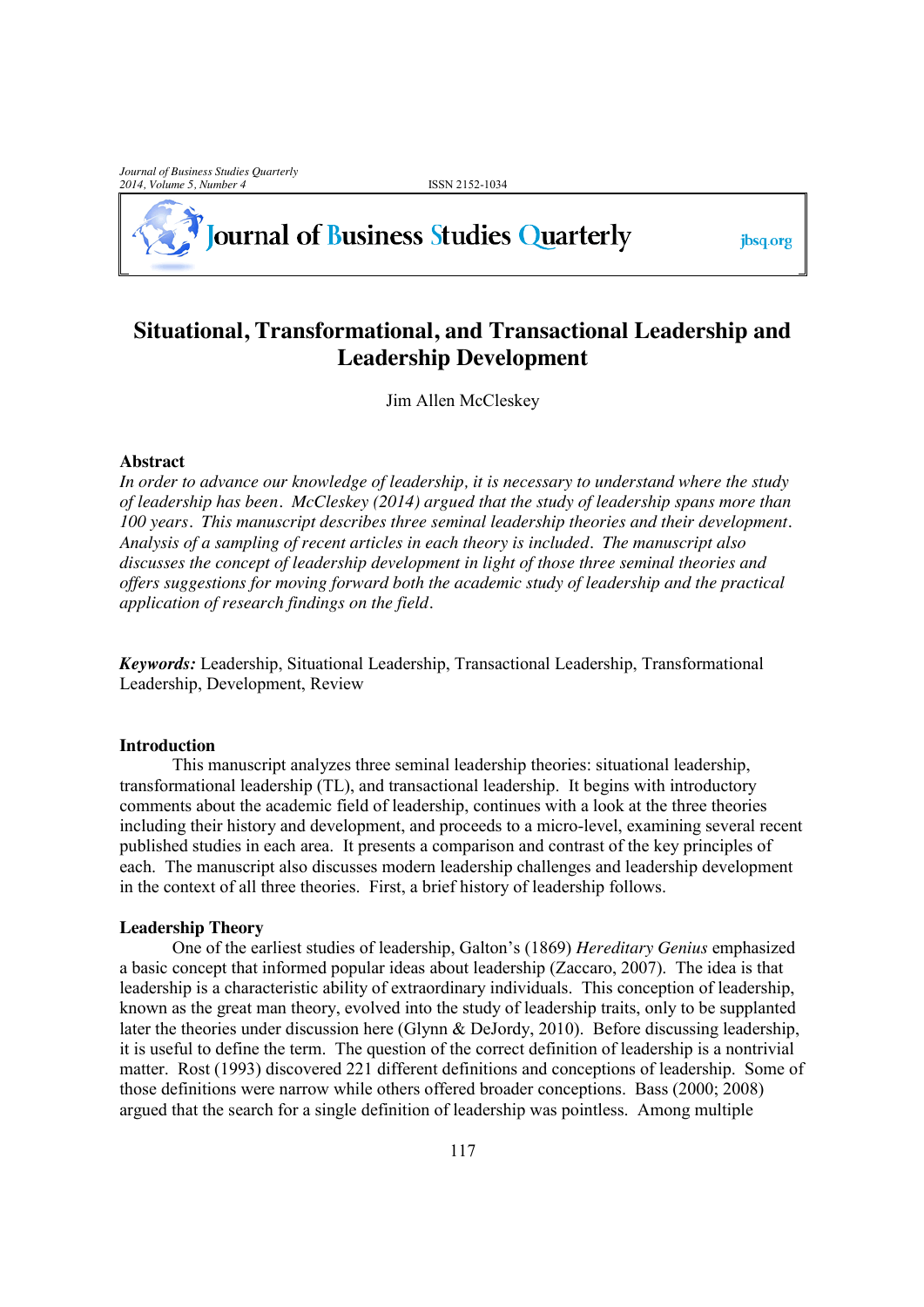definitions and conceptions, the correct definition of leadership depends on the specific aspect of leadership of interest to the individual (Bass, 2008). This manuscript focuses on three specific conceptions of leadership: situational, transformational, and TL. The next section begins with situational leadership.

### **Situational leadership**

Situational leadership theory proposes that effective leadership requires a rational understanding of the situation and an appropriate response, rather than a charismatic leader with a large group of dedicated followers (Graeff, 1997; Grint, 2011). Situational leadership in general and Situational Leadership Theory (SLT) in particular evolved from a task-oriented versus people-oriented leadership continuum (Bass, 2008; Conger, 2010; Graeff, 1997; Lorsch, 2010). The continuum represented the extent that the leader focuses on the required tasks or focuses on their relations with their followers. Originally developed by Hershey and Blanchard (1969; 1979; 1996), SLT described leadership style, and stressed the need to relate the leader's style to the maturity level of the followers. Task-oriented leaders define the roles for followers, give definite instructions, create organizational patterns, and establish formal communication channels (Bass, 2008; Hersey & Blanchard, 1969; 1979; 1996; 1980; 1981). In contrast, relation-oriented leaders practice concern for others, attempt to reduce emotional conflicts, seek harmonious relations, and regulate equal participation (Bass, 2008; Hersey & Blanchard, 1969; 1979; 1996; 1980; 1981; Shin, Heath, & Lee, 2011). Various authors have classified SLT as a behavioral theory (Bass, 2008) or a contingency theory (Yukl, 2011). Both conceptions contain some validity. SLT focuses on leaders' behaviors as either task or people focused. This supports its inclusion as a behavioral approach to leadership, similar to the leadership styles approach (autocratic, democratic, and laissez-faire), the Michigan *production-oriented* versus *employeeoriented* approach, the Ohio State *initiation* versus *consideration* dichotomy, and the *directive* versus *participative* approach (Bass, 2008; Glynn & DeJordy, 2010). It also portrays effective leadership as contingent on follower maturity. This fits with other contingency-based leadership theories including Fiedler's *contingency theory*, *path-goal theory*, *leadership substitutes* theory, and Vroom's *normative contingency* model (Glynn & DeJordy, 2010; Bass, 2008; Yukl, 2011). Both conceptualizations of SLT admit that task-oriented and relation-oriented behaviors are dependent, rather than mutually exclusive approaches. The effective leader engages in a mix of task and relation behaviors (Cubero, 2007; Graeff, 1997; Shin et al., 2011; Yukl, 2008; 2011; Yukl & Mahsud, 2010). The level of maturity (both job and psychological maturity) of followers determines the correct leadership style and relates to previous education and training interventions (Bass, 2008; Hersey & Blanchard, 1969). Some scholars criticize SLT specifically and situational leadership in general.

# **Criticisms of situational leadership**

SLT was a popular conception of leadership; however, as experience with the original Hersey & Blanchard model accrued, problems with the construct appeared. Nicholls (1985) described three flaws with SLT dealing with its consistency, continuity, and conformity. Bass (2008) agreed, noting lack of internal consistency, conceptual contradictions, and ambiguities. Other scholars suggested additional weaknesses of SLT (Bass, 2008; Glynn & DeJordy, 2010). Research revealed that no particular leadership style was universally effective and behavioral theories relied on abstract leadership types that were difficult to identify (Glynn & DeJordy, 2010). A number of recent studies utilized the situational leadership approach. Next, this manuscript describes two of them.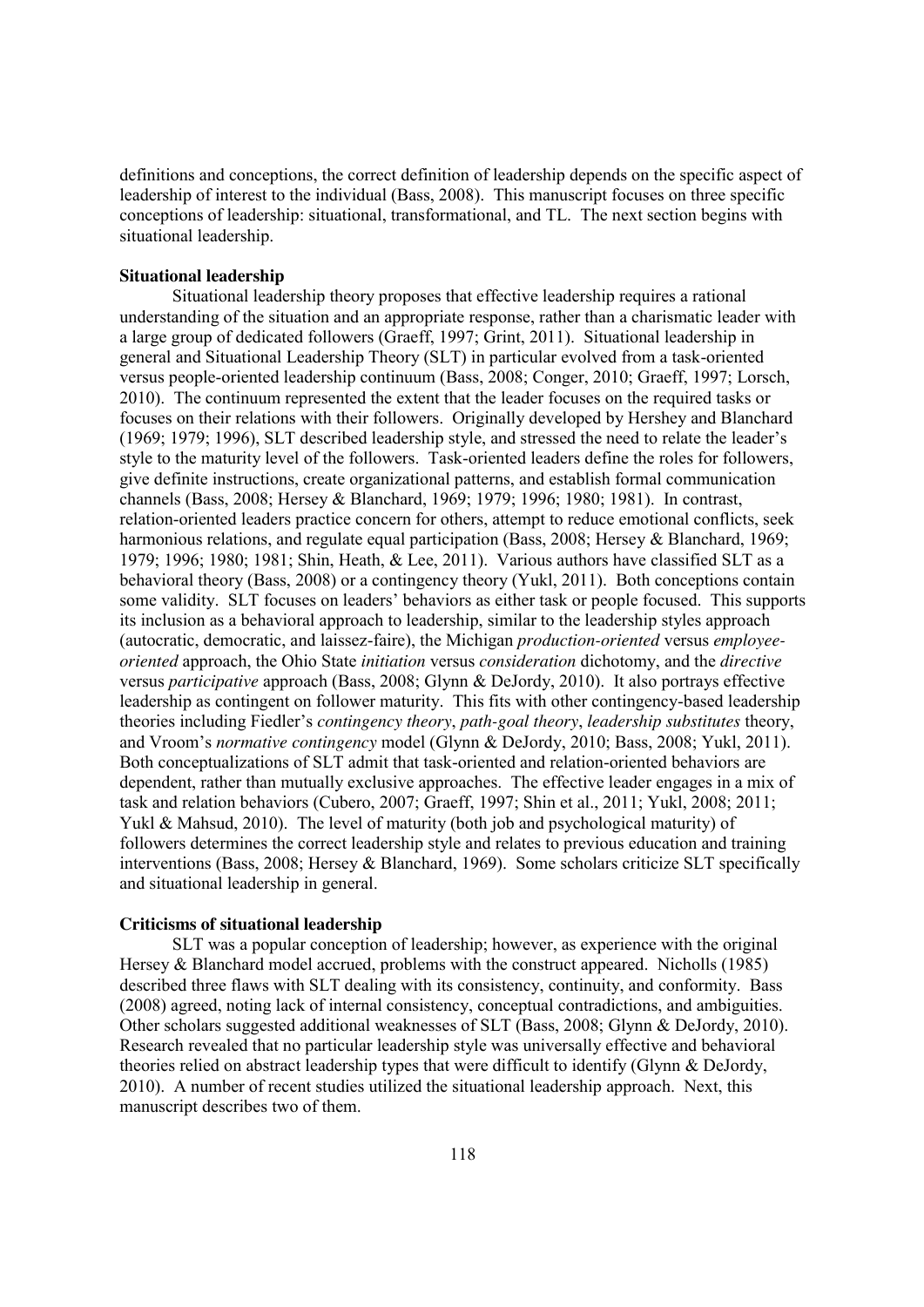### **Research articles on situational leadership**

Paul and Elder (2008) presented a guide for the analysis of research articles. Paul and Elder (2008) suggested that the examination of an article explicitly consider the purpose, question, information, concepts, assumptions, inferences, point of view, and implications in the study. Arvidsson, Johansson, Ek, and Akselsson (2007), used a situational leadership framework in the study of air traffic control employees. Arvidsson et al. (2007) set out to investigate how leadership styles and adaptability differ across various situations, conditions, structures, and tasks in the air traffic control arena. The authors asked a variety of research questions about the relationship between leadership adaptability, task-orientation of the leader, leadership style, working situation, operational conditions, organizational structure, and level of leadership experience (Arvidsson et al., 2007). The information contained in the article included a discussion of the literature linking leadership and safety and a relationship between leadership and reduced stress levels. The article described the SLT model, the study, methods, results, and discussion. The specific concepts presented included leadership and SLT. The authors' implicit assumptions included a relationship between effective leadership and workplace safety as well as a relationship between leadership effectiveness and stress and between stress and poor workplace performance. The authors also assumed that differences among coworkers require leaders to exhibit sensitivity to and the ability to diagnose varying levels of maturity or readiness among employees (Arvidsson et al, 2007). The point of view of the article is quantitative, positivist, and objectivist. The authors hypothesize a correlation between independent and dependent variables and then set out to investigate and confirm that relationship (Creswell, 2009). Arvidsson et al. (2007) discussed implications of their work. In particular, despite the fact that previous research indicated that relation-oriented leadership is preferred over task-oriented leadership, taskorientation is suitable in some situations. Assigning tasks and job roles, specifying procedures, and clarifying follower expectations result in increased job satisfaction (Arvidsson et al., 2007). The next section examines another recent study.

Larsson and Vinberg (2010) conducted a study to identify common leadership behaviors at a small group of successful companies and to organize those behaviors into suitable categories to discuss theoretical implications of situational aspects of effective leadership. The study attempted to uncover common leadership behaviors as they related to quality, effectiveness, environment, and health perceptions. The implicit questions included which leadership behaviors relate to outcomes, situational aspects, effectiveness, productivity, quality, and job satisfaction (Larsson & Vinberg, 2010). The information in the article covered situational leadership theories, theoretical constructs of effectiveness, and a description of four case studies of effective organizations. The study addressed the concepts of leadership effectiveness, task orientation, relation orientation, change leadership, and case study methodology. Larsson and Vinberg (2010) started from the position of endorsing the relationship between leadership and organizational success. Then they sought to identify the behaviors common to successful leadership across four subject organizations. Larsson and Vinberg conducted the study from a qualitative, comparative, positivist point of view (2010). The authors discuss the implications as well as the need for additional research. Larsson and Vinberg (2010) conclude that successful leadership includes both universally applicable elements (task-oriented) and contingency elements (relation and change-oriented). The authors suggest additional research in leadership and quality, and in leadership and follower health outcomes (Larsson & Vinberg, 2010). The next section presents the transformational leadership theory.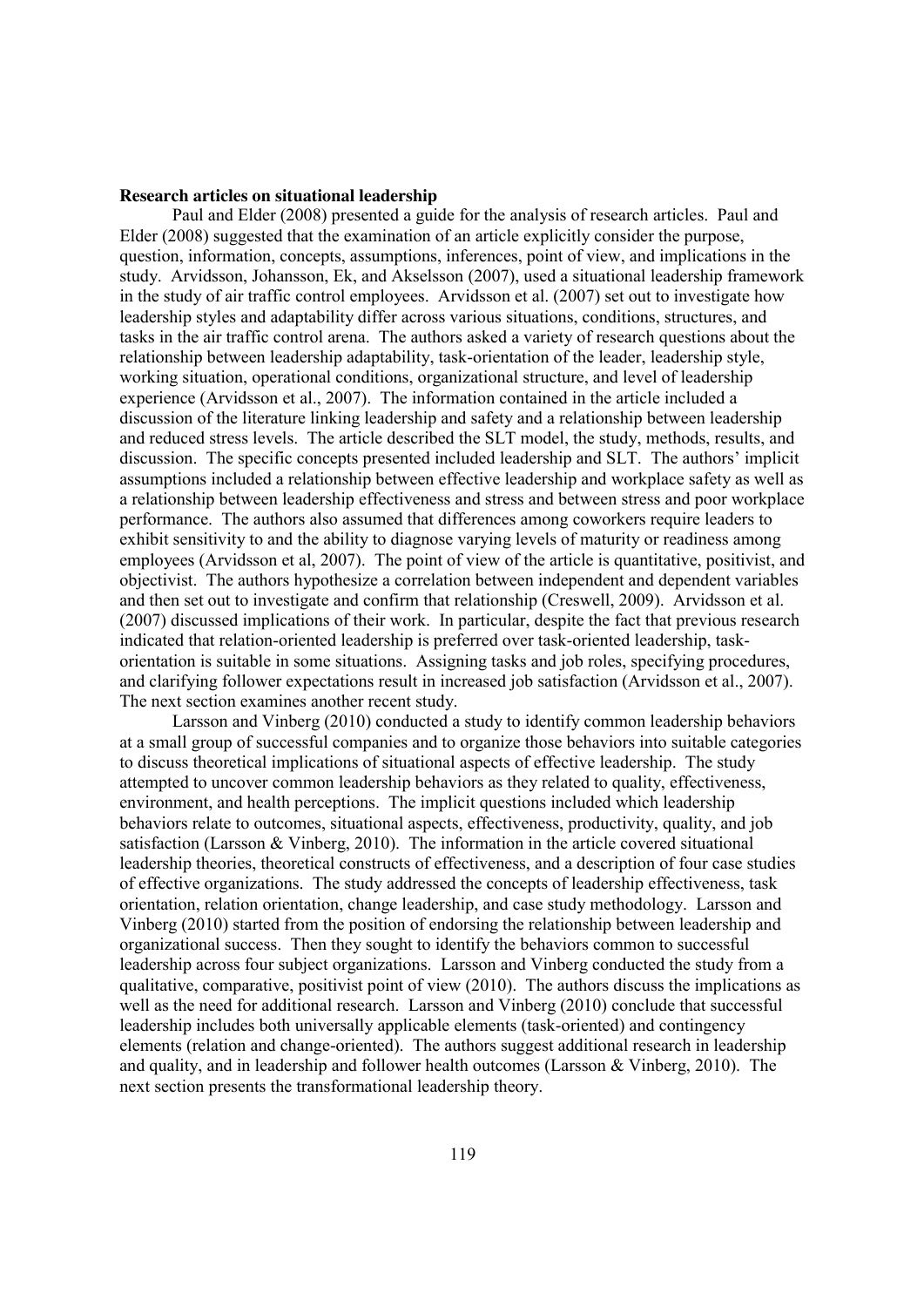#### **Transformational leadership (TL)**

Over the past 30 years, TL has been "the single most studied and debated idea with the field of leadership" (Diaz-Saenz, 2011, p. 299). Published studies link TL to CEO success (Jung, Wu, & Chow, 2008), middle manager effectiveness (Singh & Krishnan, 2008), military leadership (Eid, Johnsen, Bartone, & Nissestad, 2008), cross-cultural leadership (Kirkman, Chen, Farh, Chen, & Lowe, 2009), virtual teams (Hambley, O'Neill, & Kline, 2007), personality (Hautala, 2006), emotional intelligence (Barbuto & Burbach, 2006), and a variety of other topics (Diaz-Saenz, 2011). Burns (1978) operationalized the theory of TL as one of two leadership styles represented as a dichotomy: transformational and transactional leadership. While distinct from the concept of charismatic leadership (see Weber, 1924/1947), charisma is an element of TL (Bass, 1985; 1990; 2000; 2008; Bass & Riggio, 2006; Conger, 1999; 2011; Conger & Hunt, 1999; Diaz-Saenz, 2011). Burns (1978) defined a transformational leader as "one who raises the followers' level of consciousness about the importance and value of desired outcomes and the methods of reaching those outcomes" (p. 141). The transformational leader convinced his followers to transcend their self-interest for the sake of the organization, while elevating "the followers' level of need on Maslow's (1954) hierarchy from lower-level concerns for safety and security to higher-level needs for achievement and self-actualization" (Bass, 2008, p. 619). Based on empirical evidence, Bass (1985) modified the original TL construct. Over time, four factors or components of TL emerged. These components include idealized influence, inspirational motivation, intellectual stimulation, and individualized consideration. Researchers frequently group the first two components together as charisma (Bass & Riggio, 2006). The transformational leader exhibits each of these four components to varying degrees in order to bring about desired organizational outcomes through their followers (Bass 1985; 1990; 2000; Bass & Riggio, 2006). Idealized influence incorporates two separate aspects of the follower relationship. First, followers attribute the leader with certain qualities that followers wish to emulate. Second, leaders impress followers through their behaviors. Inspirational motivation involves behavior to motivate and inspire followers by providing a shared meaning and a challenge to those followers. Enthusiasm and optimism are key characteristics of inspirational motivation (Bass & Riggio, 2006). Intellectual stimulation allows leaders to increase their followers' efforts at innovation by questioning assumptions, reframing known problems, and applying new frameworks and perspectives to old and established situations and challenges (Bass & Riggio, 2006). Intellectual stimulation requires openness on the part of the leader. Openness without fear of criticism and increased levels of confidence in problem solving situation combine to increase the self-efficacy of followers. Increased self-efficacy leads to increased effectiveness (Bandura, 1977). Individualized consideration involves acting as a coach or mentor in order to assist followers with reaching their full potential. Leaders provide learning opportunities and a supportive climate (Bass & Riggio, 2006). These four components combine to make leaders transformational figures. In spite of significant empirical support, a number of criticisms of TL theory exist.

# **Criticisms of transformational leadership**

Empirical research supports the idea that TL positively influences follower and organizational performance (Diaz-Saenz, 2011). However, a number of scholars criticize TL (Beyer, 1999; Hunt, 1999; Yukl, 1999; 2011). Yukl (1999) took TL to task and many of his criticisms retain their relevance today. He noted that the underlying mechanism of leader influence at work in TL was unclear and that little empirical work existed examining the effect of TL on work groups, teams, or organizations. He joined other authors and noted an overlap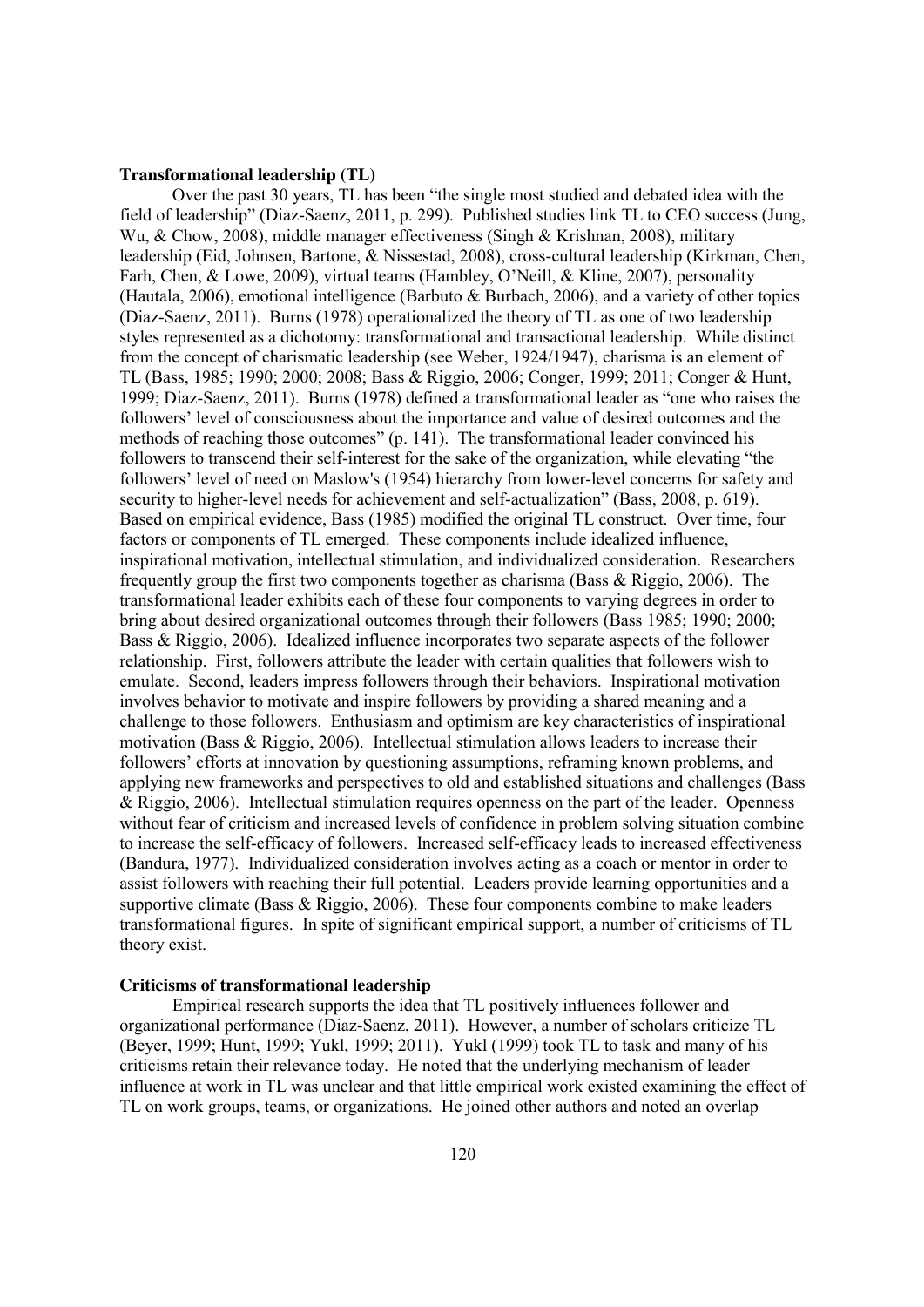between the constructs of idealized influence and inspirational motivation (Hunt, 1999; Yukl, 1999). Yukl suggested that the theory lacked sufficient identification of the impact of situational and context variables on leadership effectiveness (1999; 2011). Despite its critics, an ongoing and vibrant body of research exists on TL and an analysis of two recent articles follows below.

#### **Recent articles on transformational leadership**

Gundersen, Hellesoy, and Raeder (2012) studied TL and leadership effectiveness in international project teams facing dynamic work environments. As noted previously, Paul and Elder (2008) presented guidelines for the analysis of research articles. The article presented an examination of the relationship between TL and work adjustment including the mediating role of trust. The research questions created included the relationship between TL and team performance, the mediating role of trust, the moderating role of a dynamic work environment, the relationship between TL and work adjustment, and the relationship between TL and job satisfaction. Information contained in the article included brief reviews of TL, team performance, dynamic work environment, trust, work adjustment, and job satisfaction. The article also discussed the study sample, measures, statistical procedures, limitations, future research suggestions, implications, and overall conclusion. The specific concepts presented included TL, trust, dynamic work environment, team performance, work adjustment, and job satisfaction. The assumptions of the authors included three explicit premises. The suitability of TL varies according to context, the need for additional empirical work on the relationship between TL and team outcomes exists, and no previous empirical studies on work adjustment in international settings as an outcome of leader behaviors exists (Gundersen et al., 2012). The authors write from a quantitative, positivist, objectivist viewpoint with a confirmatory purpose. The authors hypothesized a correlation between independent and dependent variables and then set out to investigate and confirm that relationship (Creswell, 2009). Gundersen et al. (2012) argue that their study increases knowledge of the drivers of organizational effectiveness. Specifically, TL behaviors affect performance on international assignments in a variety of complex projects by contributing to work adjustment and positive outcomes. These implications apply to high-stakes organizational outcomes including selection of organizational leaders. Another TL study follows below.

Hamstra, Yperen, Wisse, and Sassenberg (2011) studied transformational (and transactional) leadership style in relation to followers' preferred regulatory style, workforce stability, and organizational effectiveness. The authors intended to address a gap in the leadership literature by addressing regulatory fit in the context of turnover intentions, while integrating both transformational and transactional leadership and examining both promotion and prevention focused regulatory strategies (Hamstra et al., 2011). The research addressed the relationship between TL and turnover intentions, given a promotion-focused regulatory strategy, given a prevention-focused regulatory strategy; and the relationship between transactional leadership and turnover intentions given a promotion-focused regulatory strategy, and given a prevention-focused regulatory strategy. Information contained in the article included a brief discussion of TL, transactional leadership, workforce turnover intentions, regulatory strategy, participants and procedures, measures used, results, and a general discussion of the research findings. The specific concepts enumerated above include transactional and TL style, and followers' regulatory focus. The authors assumed that leadership influences followers turnover intentions, that a match between followers self-regulatory strategy influences organizational outcomes, and that leadership style preferences may fit with regulatory style preferences. The authors worked from a positivist, objectivist, and confirmatory point of view. The authors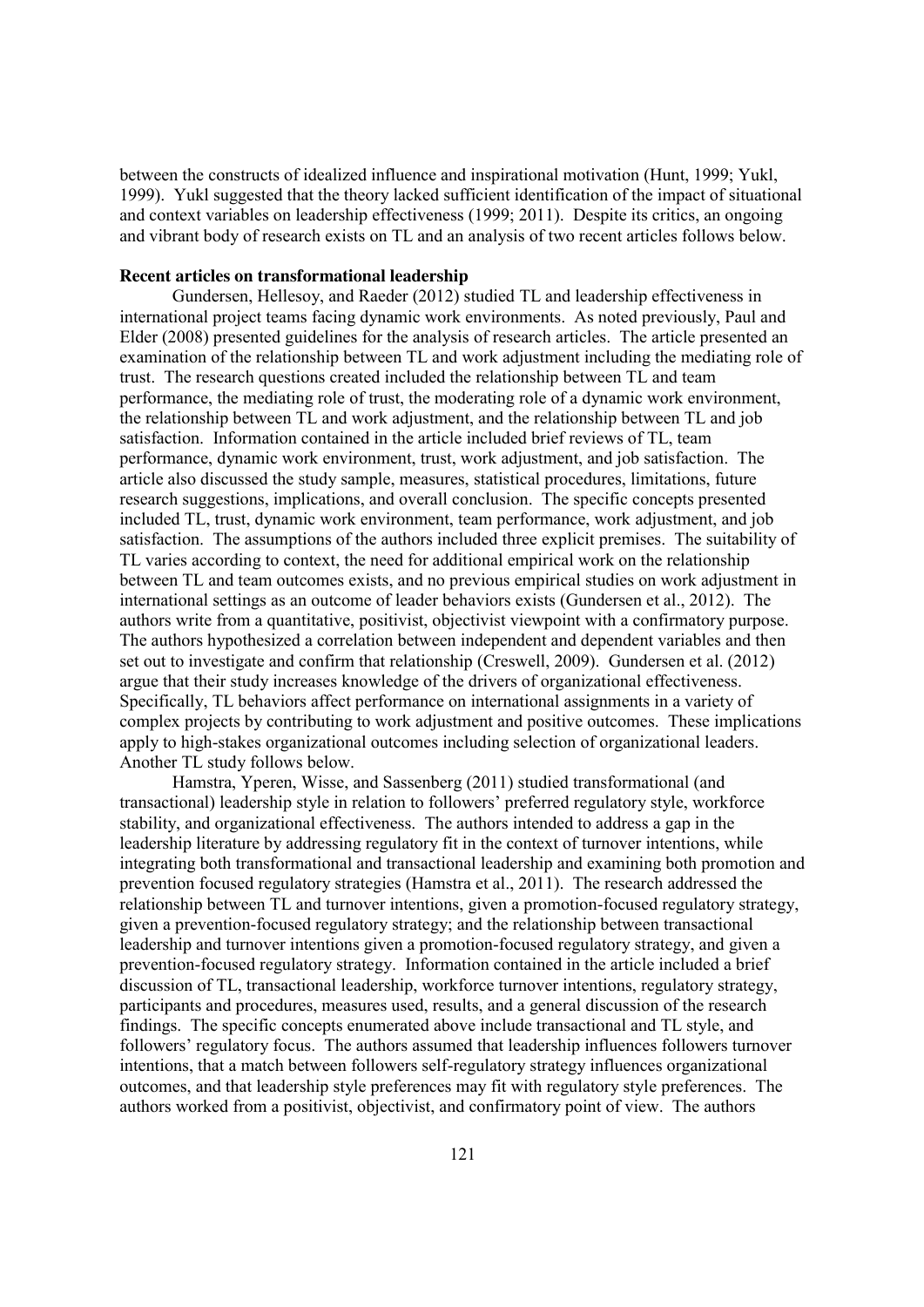hypothesized a correlation between independent and dependent variables and then set out to investigate and confirm that relationship (Creswell, 2009). Hamstra et al. (2011) discussed several implications of the study including the idea that tailoring specific leadership behaviors or styles to followers prefer self-regulatory orientation may improve employee retention, organizational stability, and the engagement of followers. The authors recommended further research on the relationship between leadership style, turnover intention, and follower commitment. The authors also suggested additional research on preferred self-regulatory orientation and other organizational outcomes variables. The next section of the manuscript explores transactional leadership theory.

### **Transactional leadership**

Transactional leadership focuses on the exchanges that occur between leaders and followers (Bass 1985; 1990; 2000; 2008; Burns, 1978). These exchanges allow leaders to accomplish their performance objectives, complete required tasks, maintain the current organizational situation, motivate followers through contractual agreement, direct behavior of followers toward achievement of established goals, emphasize extrinsic rewards, avoid unnecessary risks, and focus on improve organizational efficiency. In turn, transactional leadership allows followers to fulfill their own self-interest, minimize workplace anxiety, and concentrate on clear organizational objectives such as increased quality, customer service, reduced costs, and increased production (Sadeghi & Pihie, 2012). Burns (1978) operationalized the concepts of both transformational and transactional leadership as distinct leadership styles. Transactional leadership theory described by Burns (1978) posited the relationship between leaders and followers as a series of exchanges of gratification designed to maximize organizational and individual gains. Transactional leadership evolved for the marketplace of fast, simple transactions among multiple leaders and followers, each moving from transaction to transaction in search of gratification. The marketplace demands reciprocity, flexibility, adaptability, and real-time cost-benefit analysis (Burns, 1978). Empirical evidence supports the relationship between transactional leadership and effectiveness in some settings (Bass, 1985; 1999; 2000; Bass, Avolio, Jung, & Berson, 2003; Bass & Riggio, 2006; Hater & Bass, 1988; Zhu, Sosik, Riggio, & Yang, 2012). Today, researchers study transactional leadership within the continuum of the full range of leadership model (Bass & Riggio, 2006). Some researchers criticize transactional leadership.

# **Criticisms of transactional leadership**

Burns (1978) argued that transactional leadership practices lead followers to short-term relationships of exchange with the leader. These relationships tend toward shallow, temporary exchanges of gratification and often create resentments between the participants. Additionally, a number of scholars criticize transactional leadership theory because it utilizes a one-size-fits-all universal approach to leadership theory construction that disregards situational and contextual factors related organizational challenges (Beyer, 1999; Yukl, 1999; 2011; Yukl & Mahsud, 2010). Empirical support for transactional leadership typically includes both transactional and transformational behaviors (Gundersen et al., 2012; Liu, Liu, & Zeng, 2011). Next, this manuscript reviews two recent articles featuring transactional leadership theory.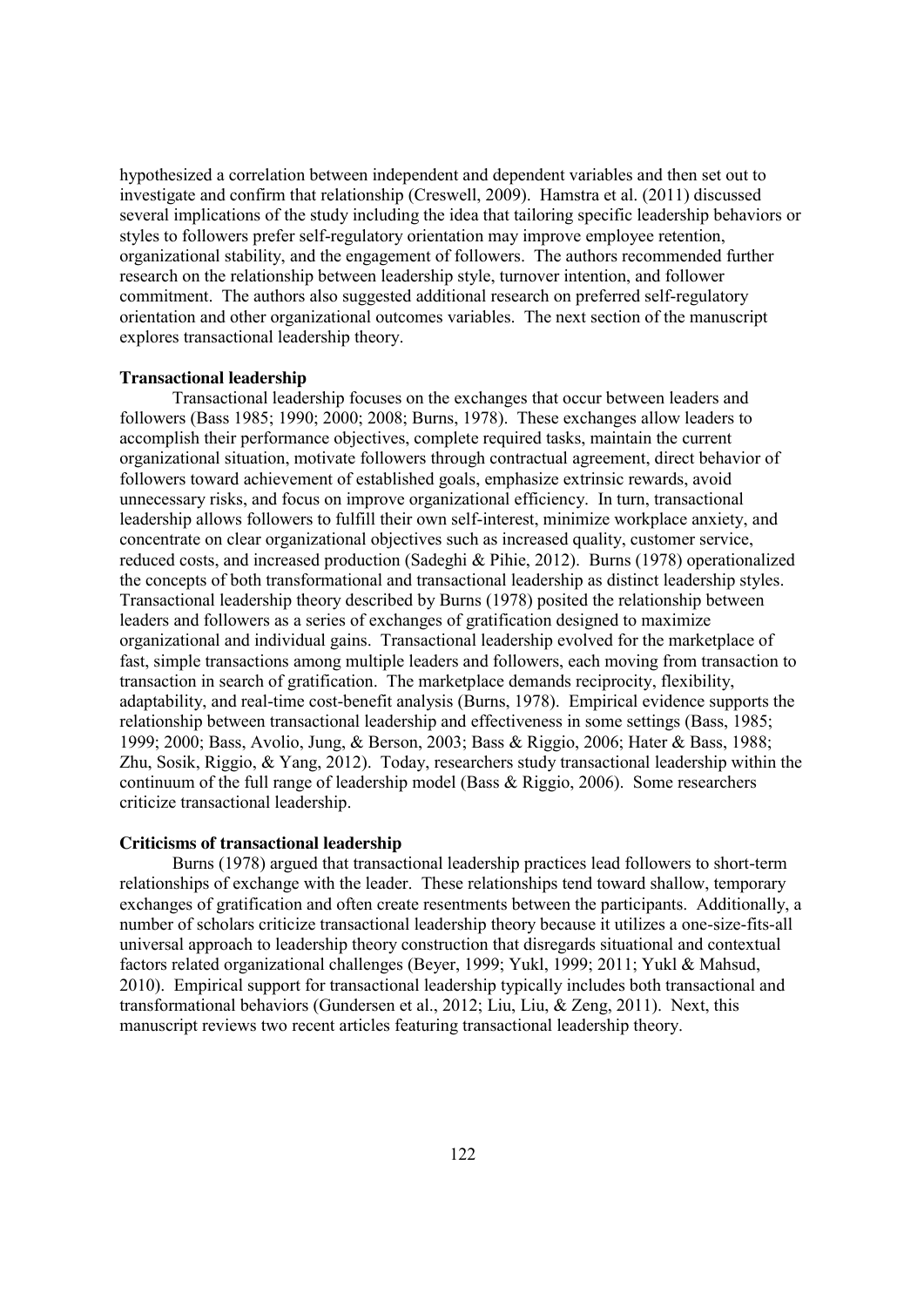### **Recent articles on transactional leadership**

Liu et al. (2011) looked at the relationship between transactional leadership and team innovativeness. The authors focused on the potential moderating role of emotional labor and examined a mediating role for team efficacy. The authors intended to contribute to the leadership field by closing an identified gap in the literature with the introduction of emotional labor and team efficacy as important factors in the existing relationship between transactional leadership and team innovativeness. The authors predicted a significant negative relationship between transactional leadership and team innovativeness. The article included an overview discussion of teams, innovativeness, transactional leadership, emotional labor, and team efficacy. The authors assumed that transactional leadership could foster team innovativeness in some settings. The authors also assumed that emotional labor was a moderating factor in that relationship. Liu et al. (2011) conducted the study from the quantitative, positivist, objectivist, and confirmatory point of view. The authors hypothesized a correlation between independent and dependent variables and then set out to investigate and confirm that relationship (Creswell, 2009). Liu et al. (2011) discussed several implications of their findings. Emotional labor acts as a boundary condition on the relationship between transactional leadership and team innovativeness. This knowledge helps deepen the understanding of the context in which transactional leadership leads to organizational effectiveness. Liu et al. (2011) recommended additional research on transactional leadership and other positive organizational outcomes, and additional research on other possible boundary conditions. The next section addresses another study on transactional leadership.

Groves and LaRocca (2011) studied both transactional and TL in the context of ethical behavior. In contrast to the full range of leadership model view of transactional leadership as part of a continuum of behaviors, Groves and LaRocca see transactional leadership and TL as distinct constructs underpinned by separate ethical foundations. Specifically, transactional leadership flows from "teleological ethical values (utilitarianism)" and TL flows from "deontological ethical values (altruism, universal rights, Kantian principle, etc.)" (Groves & LaRocca, 2011, p. 511). While an in-depth discussion of ethics is outside the scope of this manuscript, it is noteworthy that other authors (Bass & Steidlmeier, 1999; Singh & Krishnan, 2008) also discussed the relationship between ethics and transactional leadership. The concepts presented by Groves and LaRocca (2011) include corporate social responsibility, ethics, TL, transactional leadership, and managerial decision-making. The authors examined ethics in relation to leadership style and its impact on follower values and corporate social responsibility. The point of view presented by the authors is quantitative, positivist, objective, and confirmatory as evidenced by a research design that hypothesizes a correlation between independent and dependent variables and then set out to investigate and confirm that relationship (Creswell, 2009). Liu et al. (2011) confirmed empirical support for their view. Author identified limitations included: results oriented toward leaders description of what they would do rather than actual behavior, omission of measures designed to identify social desirability, and inability to generalize findings to the larger population. Additional limitations mentioned included potential common source and common method bias, lack of longitudinal data, follower response bias, and an inability to separate personal ethics from preferred leadership style (Liu et al., 2011). The authors suggested additional research to address these limitations. Next, this manuscript summarizes the key concepts in situational, transformational, and transactional leadership.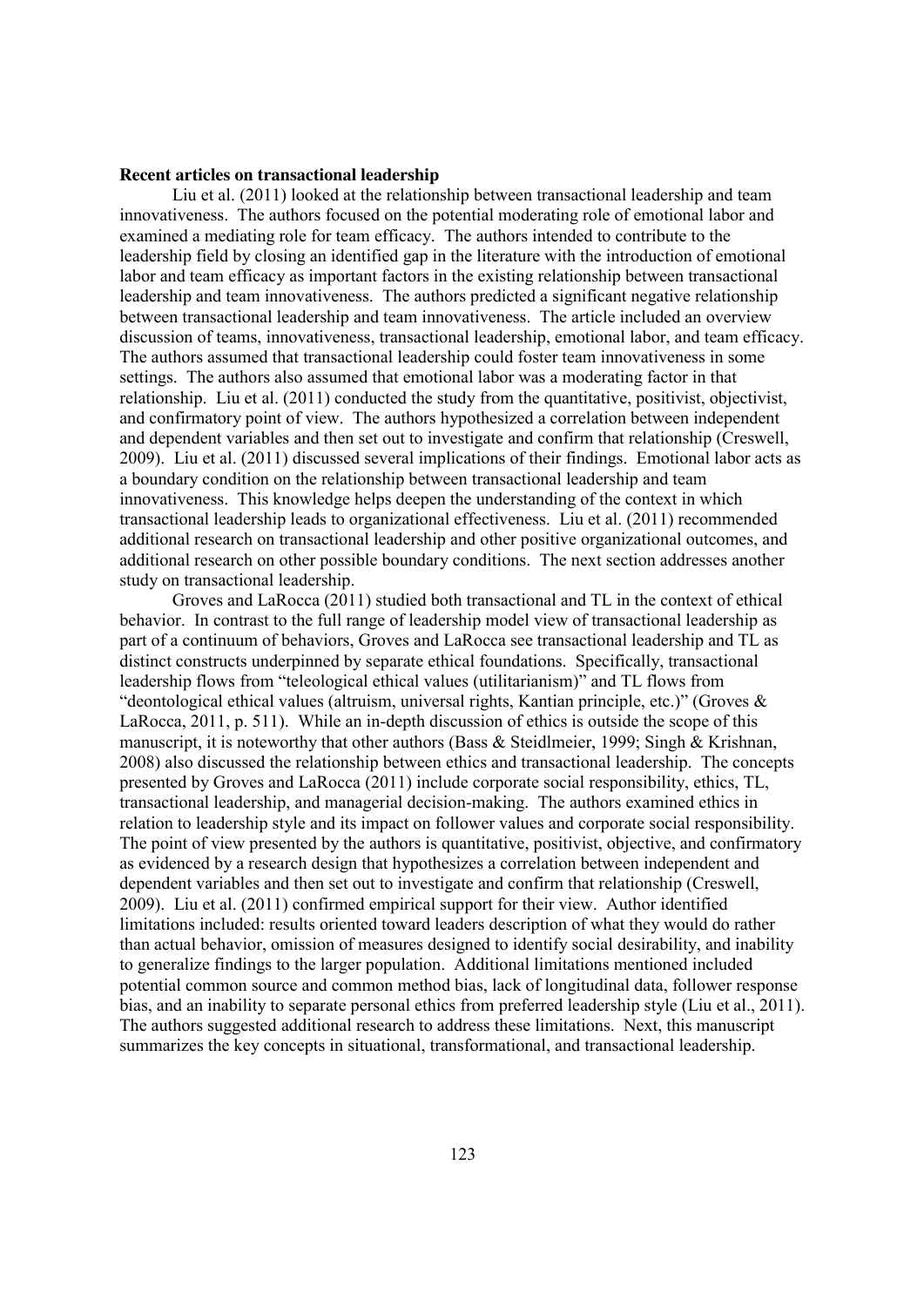# **Situational, Transformational, and Transactional Leadership**

This manuscript analyzes three seminal leadership theories: situational leadership, TL, and transactional leadership. Situational leadership emphasized leadership behaviors along a continuum between task-orientation in relation-orientation. Situational leadership also emphasized the level of maturity, or readiness of the followers as a contingency or context that leaders need to account for in order to establish the correct fit between the leader and follower (Bass, 2008). In TL, leaders achieve results by employing idealized influence, inspirational motivation, intellectual stimulation, and individualized consideration (Bass, 2000; 2008; Bass & Riggio, 2006). The transformational leader exhibits each of these four components to varying degrees in order to bring about desired organizational outcomes through their followers (Bass  $\&$ Riggio, 2006). Transformational leaders share a vision, inspire followers, mentor, coach, respect individuals, foster creativity, and act with integrity (Bass, 1990; 1999; 2008; Bass & Riggio, 2006).

Transactional leadership involves exchanges between leaders and followers designed to provide benefits to both. Leaders influence followers through contingent rewards and negative feedback or corrective coaching. Despite originating as distinct constructs, transactional and TL exist as parts of another leadership model, the full range of leadership model (Bass & Riggio, 2006). One notable difference between these three leadership theories involves the subject of charisma (Conger, 1999; 2011; Conger & Hunt, 1999; Hunt, 1999; Shamir & Howell, 1999).

Many scholars combine idealized influence and inspirational motivation under the heading charismatic-inspirational leadership or simply charismatic leadership (Bass, 2008; Bass & Riggio, 2006; Hunt, 1999; Shamir & Howell, 1999). The concept of charisma in entered the social sciences from religion through the work of Max Weber (1924/1947). In contrast to TL, both situational and transactional leadership theories ignore the role of individual differences between leaders (Bass, 2008). Charisma is a key example of one such individual difference.

### **Summary of key differences and similarities**

As described above, similarities exist between task-oriented leadership and transactional leadership (Bass, 1985; 1990; 1999; Bass & Riggio, 2006; Burns, 1978). Both focus on the exchange between leaders and followers and both emphasize work products or outcomes. Relation-oriented leadership compares to TL (Bass 1985; 1990; 1999; Burns 1978; Conger, 2011), authentic leadership (Avolio, 2010; Bass, 2008; Caza & Jackson, 2011), and servant leadership (Bass, 2008). Relation-oriented leadership is people focused, inspirational, persuasive, and intellectually stimulating (Bass, 2008). Both situational leadership theory and transactional leadership focus on leadership behaviors to the exclusion of leadership traits or individual differences, while TL looks at leadership behaviors and individual differences. Transactional and TL theories involve universal approaches to leadership. TL applies to a wide range of situations and contexts and evidence suggests TL fits a variety of diverse cultural contexts (Den Hartog, House, Hanges, Ruiz-Quintanilla, & Dorfman, 1999; Leong, 2011; Rowold & Rohmann, 2009; Tsai, Chen, & Cheng, 2009; Zhu et al., 2012). In contrast, situational leadership theories and contingent leadership approaches advocate for the right leadership style and behaviors for the context and situation faced by the organization (Bass, 2008; Hersey & Blanchard, 1969; 1979; 1996; Yukl, 1999, 2008; 2011). Transformational and transactional leadership theories, and the corresponding full range of leadership theory, continue to add to an impressive 30-year history of empirical support (Diaz-Saenz, 2011; Gundersen et al., 2012; Hamstra et al., 2011; Judge & Piccolo, 2004; Leong, 2011; Reichard, Riggio, Guerin, Oliver, Gottfried, & Gottfried, 2009; Yukl; 2011). However, 30 years of history does not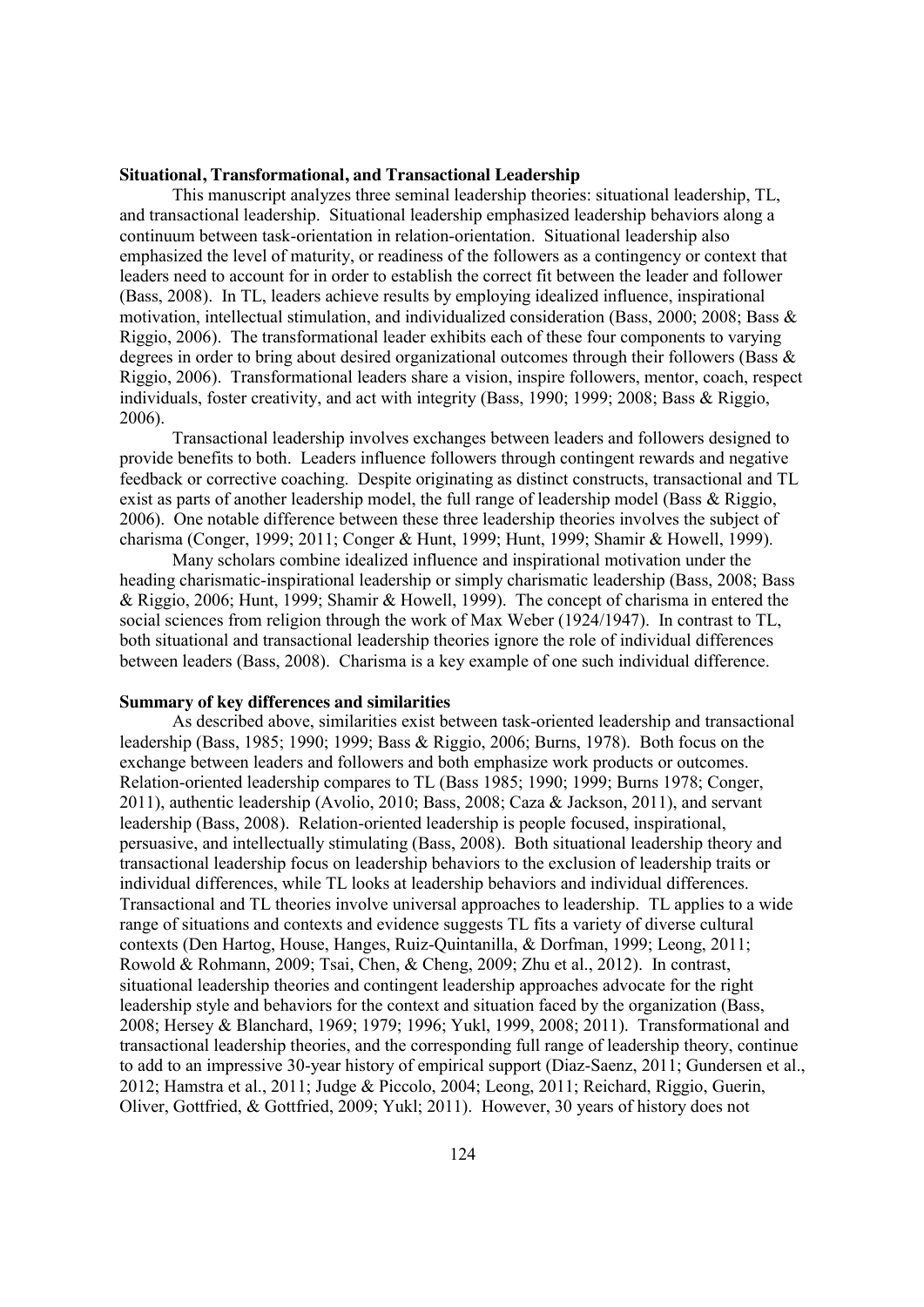guarantee that transformational and transactional leadership adequately address the challenges facing the modern field of leadership.

# **Contemporary Leadership Challenges and the Future of Leadership Development**

A vital challenge to the academic leadership field involves the need to develop leaders and leadership. Day (2011) argued that over time, some leaders developed "the erroneous belief that leadership develops mainly in leadership development programs" (p. 37). Historically, leadership development targeted specific skills and competencies, while focusing on diffusion of best practices. For example, leadership development programs target self-management strategies, social competencies, and work facilitation (Day, 2009). Day (2011) suggested a transition in leadership development beyond the best practices orientation. Day argued for a more scientific approach to developing leaders and leadership. Modern leadership requires a new focus on developing leadership expertise (Day, 2009), new perspectives on the role of leader identity (Day & Harrison, 2007), and the development of adaptive leadership capacity (DeRue & Wellman, 2009). Each of the three leadership theories discussed in this manuscript approaches the subject of leadership development differently.

Situational leadership theory advocates matching the leader to the situation if possible or matching the leadership orientation (task versus relation) to the follower maturity (Hersey  $\&$ Blanchard, 1969; 1979; 1996). Leadership development efforts aimed at improving organizational effectiveness should use instruments designed to gauge the level of taskorientation and relation-orientation of the leader in order to establish a fit with the current level of follower maturity. Existing leaders should receive skills and competency training aimed at developing their task-oriented or relational-oriented skill deficits. Previous empirical research indicated that level of follower maturity related to previous education and training interventions (Bass, 2008; Hersey & Blanchard, 1969; 1979; 1996).

Bass & Riggio (2006) suggested that TL development could not focus on specific, narrow skills. Bass (2008) argued for TL as a reflection of the "whole integrated person and their deeply held values and self-concepts" (p. 1106). Development in TL requires a broadly established educational process. Burns (1978) agreed, advocating for the joint involvement of facilitators and students in an effort to reach "higher stages of moral reasoning" and higher levels of individual judgment (Burns, 1978, p. 449). Based on these recommendations for a broad educational process, targeting the leader's values and self-concepts, aimed at higher stages of moral reasoning, it is reasonable to doubt whether TL development is possible. This represents another key difference between TL and situational leadership.

The extant leadership literature provides little guidance on transactional leadership development. This may stem from the fact that most leaders do not need development to behave transactionally with their followers. Transactional leadership is traditional leadership (Burns, 1978). As Weber (1924/1947) indicated, a system of operation and coordination is called "traditional" if it is part of an existing system of control, and if the leader enjoys authority based on status and on the existence of personal loyalty created through a process of education (p. 341). This process of education is transactional leadership development. Real-world examples, available practice, and on-the-job training opportunities abound for the leader attempting to develop their transactional leadership behaviors. This manuscript closes with a brief description of the future of leadership.

Bass (2008) predicted the continued importance of both personal traits and situations to leadership. Bass argued that large, purely transactional organizations would give way to transformational ones as modern leaders become more innovative, responsive, flexible, and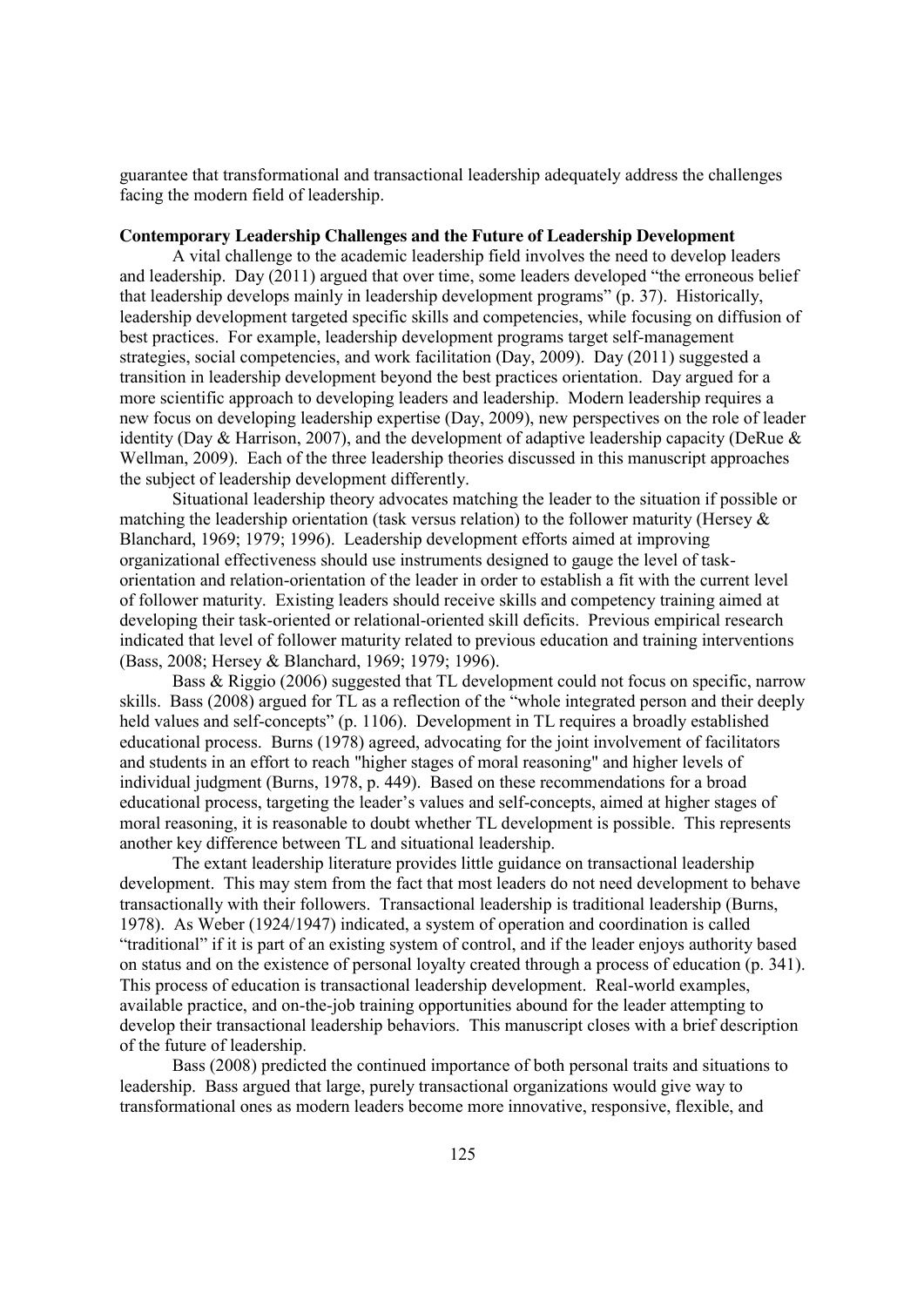adaptive (Bass, 2008). The study of leadership marches on toward follower-centered approaches (Bligh, 2011), hybrid configurations (Gronn, 2011), complexity theory (Uhl-Bien & Marion, 2011), and a variety of other arenas. The increase in theoretical pluralism, evident since the 90s, continues as the academic field of leadership continues its search for the truth (Bryman, Collinson, Grint, Jackson, & Uhl-Bien, 2011). Leadership scholars must continue to engage in thorough and thoughtful research into the connections between development and efficacy, organizations and outcomes, and between leaders and followers. That is both the future challenge and the historical past of leadership.

# **References**

- Arvidsson, M., Johansson, C. R., Ek, Å., & Akselsson, R. (2007). Situational leadership in air traffic control. *Journal of Air Transportation, 12*(1), 67-86. Retrieved from http://ezproxy.library.capella.edu/login?url=http://search.ebscohost.com.library.capella.ed u/login.aspx?direct=true&db=bth&AN=25644644&site=ehost-live&scope=site
- Avolio, B. J. (2010). Pursuing authentic leadership development. In N. Nohria, & R. Khurana (Eds.), *Handbook of leadership theory and practice* (pp. 739-765). Boston, MA: Harvard Business Press.
- Bandura, A. (1977). *Social learning theory*. Upper Saddle River, NJ: Prentice Hall.
- Bass, B. M. (1985). Leadership: Good, better, best. *Organizational Dynamics, 13*(3), 26-40. doi:10.1016/0090-2616(85)90028-2
- Bass, B. M. (1990). From transactional to transformational leadership: Learning to share the vision. *Organizational Dynamics, 18*(3), 19-31. Retrieved from http://ezproxy.library.capella.edu/login?url=http://search.ebscohost.com.library.capella.ed u/login.aspx?direct=true&db=bth&AN=9607211357&site=ehost-live&scope=site
- Bass, B. M. (1999). Two decades of research and development in transformational leadership. *European Journal of Work & Organizational Psychology, 8*(1), 9-32. doi:10.1080/135943299398410
- Bass, B. M. (2000). The future of leadership in learning organizations. *Journal of Leadership & Organizational Studies, 7*(3), 18-40. doi:10.1177/107179190000700302
- Bass, B. M. (2008). *The Bass handbook of leadership: Theory, research, & managerial applications* (4th ed.). New York, NY: Free Press.
- Bass, B. M., Avolio, B. J., Jung, D. I., & Berson, Y. (2003). Predicting unit performance by assessing transformational and transactional leadership. *Journal of Applied Psychology, 88*(2), 207-218. doi:10.1037/0021-9010.88.2.207
- Bass, B. M., & Riggio, R. E. (2006). *Transformational leadership* (2nd ed.). New York, NY: Psychology Press.
- Bass, B. M., & Steidlmeier, P. (1999). Ethics, character, and authentic transformational leadership behavior. *The Leadership Quarterly, 10*(2), 181-217. doi:10.1016/S1048- 9843(99)00016-8
- Beyer, J. M. (1999). Taming and promoting charisma to change organizations. *The Leadership Quarterly, 10*(2), 307-330. doi:10.1016/S1048-9843(99)00019-3
- Bligh, M. C. (2011). Followership and follower-centered approaches. In A. Bryman, D. Collinson, K. Grint, B. Jackson & M. Uhl-Bien (Eds.), *The SAGE handbook of leadership* (pp. 425-436). Thousand Oaks, CA: Sage.
- Bryman, A., Collinson, D., Grint, K., Jackson, B., & Uhl-Bien, M. (Eds.). (2011). *The SAGE handbook of leadership*. Thousand Oaks, CA: Sage.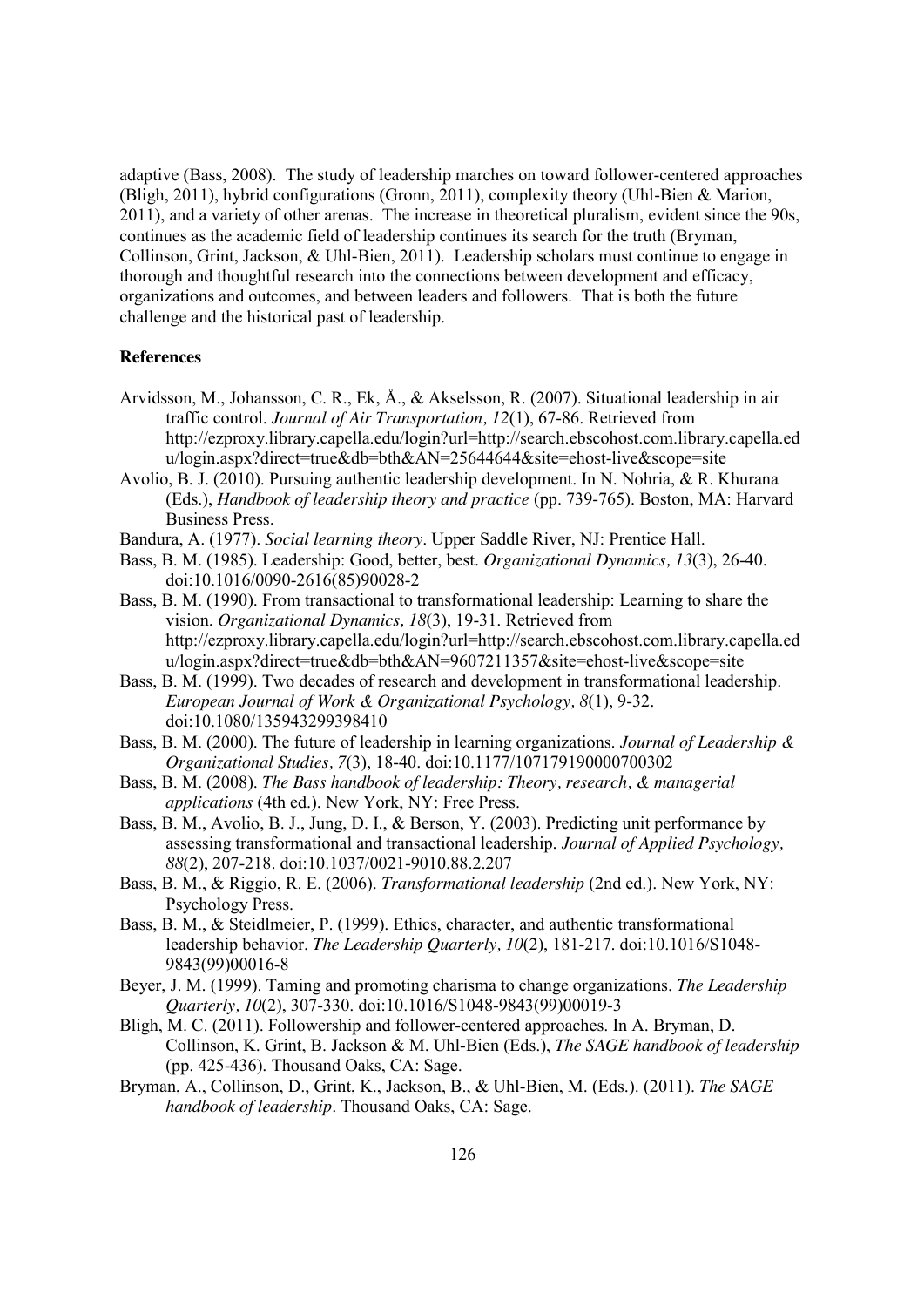Burns, J. M. (1978). *Leadership*. New York, NY: HarperCollins.

- Caza, A., & Jackson, B. (2011). Authentic leadership. In A. Bryman, D. Collinson, K. Grint, B. Jackson & M. Uhl-Bien (Eds.), *The SAGE handbook of leadership* (pp. 352-364). Thousand Oaks, CA: Sage.
- Conger, J. A. (1999). Charismatic and transformational leadership in organizations: An insider's perspective on these developing streams of research. *The Leadership Quarterly, 10*(2), 145-179. doi:10.1016/S1048-9843(99)00012-0
- Conger, J. A. (2011). Charismatic leadership. In A. Bryman, D. Collinson, K. Grint, B. Jackson & M. Uhl-Bien (Eds.), *The SAGE handbook of leadership* (pp. 86-102). Thousand Oaks, CA: Sage.
- Conger, J. A., & Hunt, J. G. (1999). Charismatic and transformational leadership: Taking stock of the present and future (part i). *The Leadership Quarterly, 10*(2), 121-127. doi: 10.1016/S1048-9843(99)00017-X
- Creswell, J. H. (2009). *Research design: Qualitative, quantitative, and mixed methods approaches* (3rd ed.). Los Angeles, CA: Sage.
- Cubero, C. G. (2007). Situational leadership and persons with disabilities. *Work, 29*(4), 351-356. Retrieved from http://ezproxy.library.capella.edu/login?url=http://search.ebscohost.com.library.capella.ed u/login.aspx?direct=true&db=bth&AN=27621294&site=ehost-live&scope=site
- Day, D. V. (2009). Executive selection is a process not a decision. *Industrial & Organizational Psychology, 2*(2), 159-162. doi:10.1111/j.1754-9434.2009.01126.x
- Day, D. V. (2011). Leadership development. In A. Bryman, D. Collinson, K. Grint, B. Jackson & M. Uhl-Bien (Eds.), *The SAGE handbook of leadership* (pp. 37-50). Thousand Oaks, CA: Sage.
- Day, D. V., & Harrison, M. M. (2007). A multilevel, identity-based approach to leadership development. *Human Resource Management Review, 17*(4), 360-373. doi:10.1016/j.hrmr.2007.08.007
- Den Hartog, D. N., House, R. J., Hanges, P. J., Ruiz-Quintanilla, S. A., & Dorfman, P. W. (1999). Culture specific and cross-culturally generalizable implicit leadership theories: Are attributes of charismatic/transformational leadership universally endorsed? *The Leadership Quarterly, 10*(2), 219-256. doi:10.1016/S1048-9843(99)00018-1
- DeRue, D. S., & Wellman, N. (2009). Developing leaders via experience: The role of developmental challenge, learning orientation, and feedback availability. *Journal of Applied Psychology, 94*(4), 859-875. Retrieved from http://ezproxy.library.capella.edu/login?url=http://search.ebscohost.com.library.capella.ed u/login.aspx?direct=true&db=bth&AN=42838422&site=ehost-live&scope=site
- Diaz-Saenz, H. R. (2011). Transformational leadership. In A. Bryman, D. Collinson, K. Grint, B. Jackson & M. Uhl-Bien (Eds.), *The SAGE handbook of leadership* (pp. 299-310). Thousand Oaks, CA: Sage.
- Eid, J., Johnsen, B. H., Bartone, P. T., & Nissestad, O. A. (2008). Growing transformational leaders: Exploring the role of personality hardiness. *Leadership & Organization Development Journal, 29*(1), 4-23. Retrieved from http://dx.doi.org.library.capella.edu/10.1108/01437730810845270
- Glynn, M. A., & DeJordy, R. (2010). Leadership through an organizational behavior lens: A look at the last half-century of research. In N. Nohria, & R. Khurana (Eds.), *Handbook of leadership and practice* (pp. 119-158). Boston, MA: Harvard Business Press.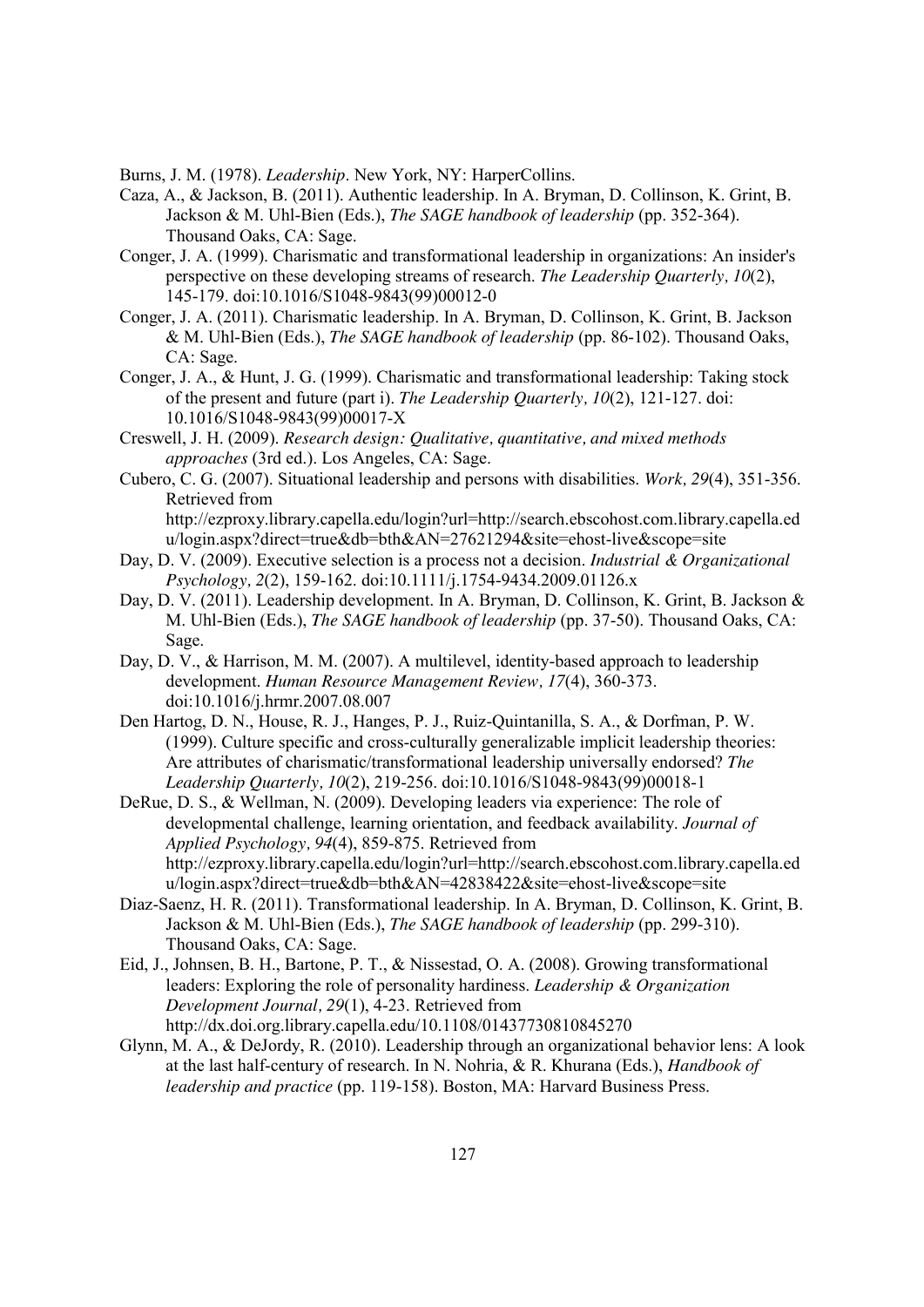- Graeff, C. L. (1997). Evolution of situational leadership theory: A critical review. *The Leadership Quarterly, 8*(2), 153-170. doi:10.1016/S1048-9843(97)90014-X
- Grint, K. (2011). A history of leadership. In A. Bryman, D. Collinson, K. Grint, B. Jackson & M. Uhl-Bien (Eds.), *The SAGE handbook of leadership* (pp. 3-14). Thousand Oaks, CA: Sage.
- Gronn, P. (2011). Hybrid configurations of leadership. In A. Bryman, D. Collinson, K. Grint, B. Jackson & M. Uhl-Bien (Eds.), *The SAGE handbook of leadership* (pp. 437-454). Thousand Oaks, CA: Sage.
- Groves, K. S., & LaRocca, M. A. (2011). An empirical study of leader ethical values, transformational and transactional leadership, and follower attitudes toward corporate social responsibility. *Journal of Business Ethics, 103*(4), 511-528. Retrieved from http://dx.doi.org.library.capella.edu/10.1007/s10551-011-0877-y
- Gundersen, G., Hellesoy, B. T., & Raeder, S. (2012). Leading international project teams: The effectiveness of transformational leadership in dynamic work environments. *Journal of Leadership & Organizational Studies, 19*(1), 46-57. doi:10.1177/1548051811429573
- Hambley, L. A., O'Neill, T. A., & Kline, T. J. B. (2007). Virtual team leadership: The effects of leadership style and communication medium on team interaction styles and outcomes. *Organizational Behavior and Human Decision Processes, 103*(1), 1-20. doi:10.1016/j.obhdp.2006.09.004
- Hamstra, M. R. W., Van Yperen, N. W., Wisse, B., & Sassenberg, K. (2011). Transformationaltransactional leadership styles and followers' regulatory focus: Fit reduces followers' turnover intentions. *Journal of Personnel Psychology, 10*(4), 182-186. doi:10.1027/1866- 5888/a000043
- Hater, J. J., & Bass, B. M. (1988). Superior's evaluations and subordinates' perceptions of transformational and transactional leadership. *Journal of Applied Psychology, 73*(4), 695- 702. Retrieved from

http://ezproxy.library.capella.edu/login?url=http://search.ebscohost.com.library.capella.ed u/login.aspx?direct=true&db=bth&AN=5111775&site=ehost-live&scope=site

- Hautala, T.M. (2006). The relationship between personality and transformational leadership. *Journal of Management Development, 25*(8), 777-794. doi:10.1108/02621710610684259
- Hersey, P., & Blanchard, K. H. (1969). Life cycle theory of leadership. *Training & Development Journal, 23*(5), 26. Retrieved from http://ezproxy.library.capella.edu/login?url=http://search.ebscohost.com.library.capella.ed u/login.aspx?direct=true&db=aph&AN=7465530&site=ehost-live&scope=site
- Hersey, P., & Blanchard, K. H. (1979). Life cycle theory of leadership. *Training & Development Journal, 33*(6), 94. Retrieved from http://ezproxy.library.capella.edu/login?url=http://search.ebscohost.com.library.capella.ed u/login.aspx?direct=true&db=aph&AN=9067469&site=ehost-live&scope=site
- Hersey, P., & Blanchard, K. H. (1980). The management of change. *Training & Development Journal, 34*(6), 80. Retrieved from http://ezproxy.library.capella.edu/login?url=http://search.ebscohost.com.library.capella.ed u/login.aspx?direct=true&db=aph&AN=9072349&site=ehost-live&scope=site
- Hersey, P., & Blanchard, K. H. (1981). So you want to know your leadership style? *Training & Development Journal, 35*(6), 34. Retrieved from http://ezproxy.library.capella.edu/login?url=http://search.ebscohost.com.library.capella.ed u/login.aspx?direct=true&db=aph&AN=7471134&site=ehost-live&scope=site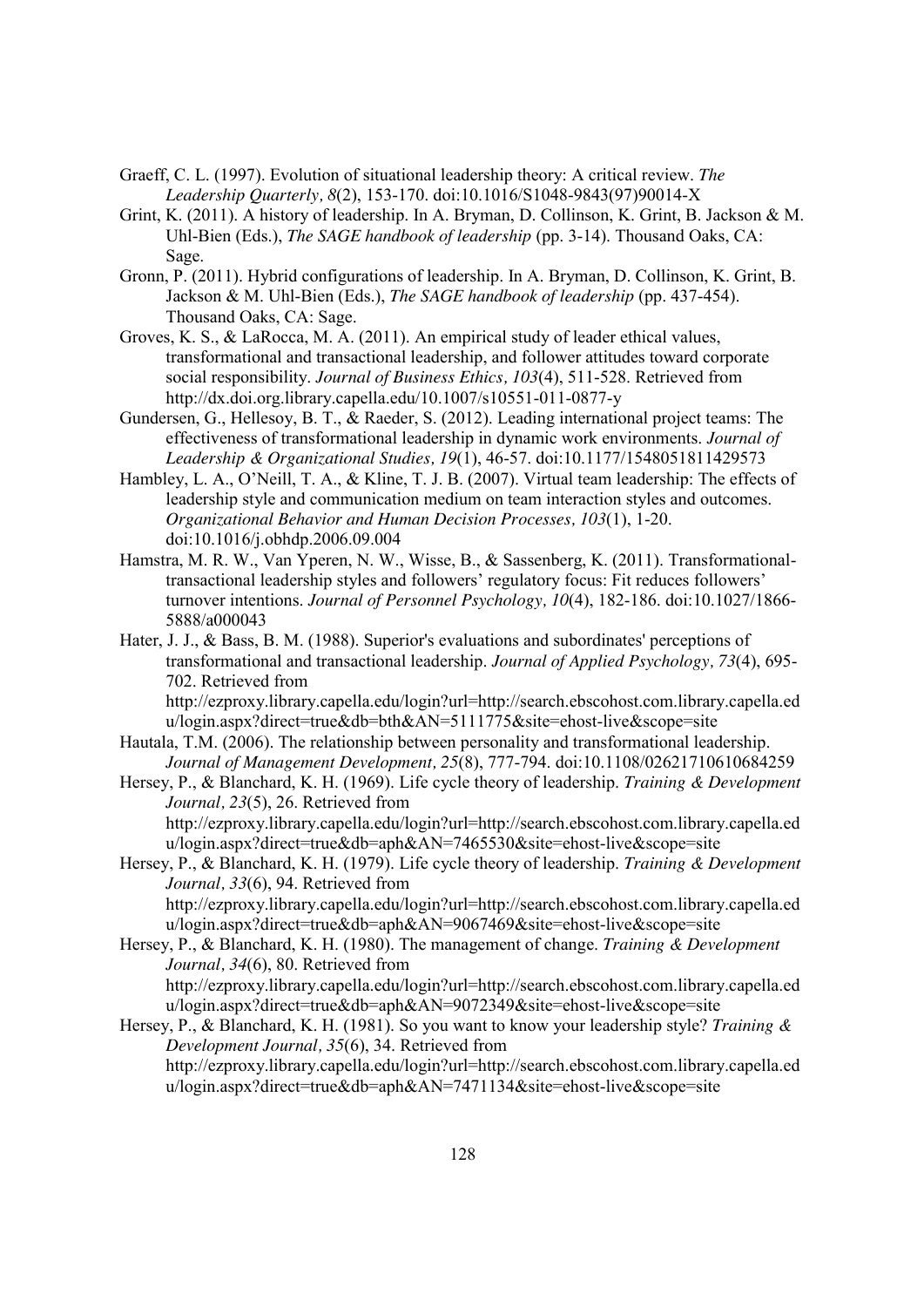- Hersey, P., & Blanchard, K. H. (1996). Great ideas revisited: Revisiting the life-cycle theory of leadership. *Training & Development Journal, 50*(1), 42.
- Hunt, J. G. (1999). Transformational/charismatic leadership's transformation of the field: An historical essay. *The Leadership Quarterly, 10*(2), 129-144. doi:10.1016/S1048- 9843(99)00015-6
- Judge, T. A., & Piccolo, R. F. (2004). Transformational and transactional leadership: A metaanalytic test of their relative validity. *Journal of Applied Psychology, 89*(5), 755-768. doi:10.1037/0021-9010.89.5.755
- Jung, D., Wu, A., & Chow, C. W. (2008). Towards understanding the direct and indirect effects of CEOs' transformational leadership on firm innovation. *The Leadership Quarterly, 19*(5), 582-594. doi:10.1016/j.leaqua.2008.07.007
- Kirkman, B. L., Chen, G., Farh, J.-L., Chen, Z., & Lowe, K. B. (2009). Individual power distance orientation and follower reactions to transformational leaders: A cross-level, cross-cultural examination. *Academy of Management Journal, 52*(4), 744-764. doi:10.5465/AMJ.2009.43669971
- Larsson, J., & Vinberg, S. (2010). Leadership behaviour in successful organisations: Universal or situation-dependent? *Total Quality Management & Business Excellence, 21*(3), 317-334. doi:10.1080/14783360903561779
- Leong, L. Y. C. (2011). Is transformational leadership universal? A meta-analytical investigation of multifactor leadership questionnaire means across cultures. *Journal of Leadership & Organizational Studies, 18*(2), 164-174. doi:10.1177/1548051810385003
- Liu, J., Liu, X., & Zeng, X. (2011). Does transactional leadership count for team innovativeness? *Journal of Organizational Change Management, 24*(3), 282-298. doi:10.1108/09534811111132695
- Lorsch, J. W. (2010). A contingency theory of leadership. In N. Nohria, & R. Khurana (Eds.), *Handbook of leadership theory and practice* (pp. 411-432). Boston, MA: Harvard Business Press.
- Maslow, A. H. (1954). *Motivation and personality*. New York, NY: Harper.
- Nicholls, J. R. (1985). A new approach to situational leadership. *Leadership & Organization Development Journal, 6*(4), 2.
- Paul, R. & Elder, L. (2008). *The miniature guide to critical thinking.* ( No. 520m). www.criticalthinking.org: Foundation for Critical Thinking Press. Retrieved from http://courseroom2.capella.edu/webct/RelativeResourceManager/Template/OM8004/Cour se Files/cf Miniature Guide to Critical Thinking-Concepts and Tools.pdf
- Reichard, R. J., Riggio, R. E., Guerin, D. W., Oliver, P. H., Gottfried, A. W., & Gottfried, A. E. (2011). A longitudinal analysis of relationships between adolescent personality and intelligence with adult leader emergence and transformational leadership. *The Leadership Quarterly, 22*(3), 471-481. doi:10.1016/j.leaqua.2011.04.005
- Rost, J. C. (1993). Leadership development in the new millennium. *Journal of Leadership & Organizational Studies, 1*(1), 91-110. doi:10.1177/107179199300100109
- Rowold, J., & Rohmann, A. (2009). Transformational and transactional leadership styles, followers' positive and negative emotions, and performance in German nonprofit orchestras. *Nonprofit Management & Leadership, 20*(1), 41-59. doi:10.1002/nml.240
- Sadeghi, A., & Pihie, Z. A. L. (2012). Transformational leadership and its predictive effects on leadership effectiveness. *International Journal of Business and Social Science, 3*(7), 186- 197.